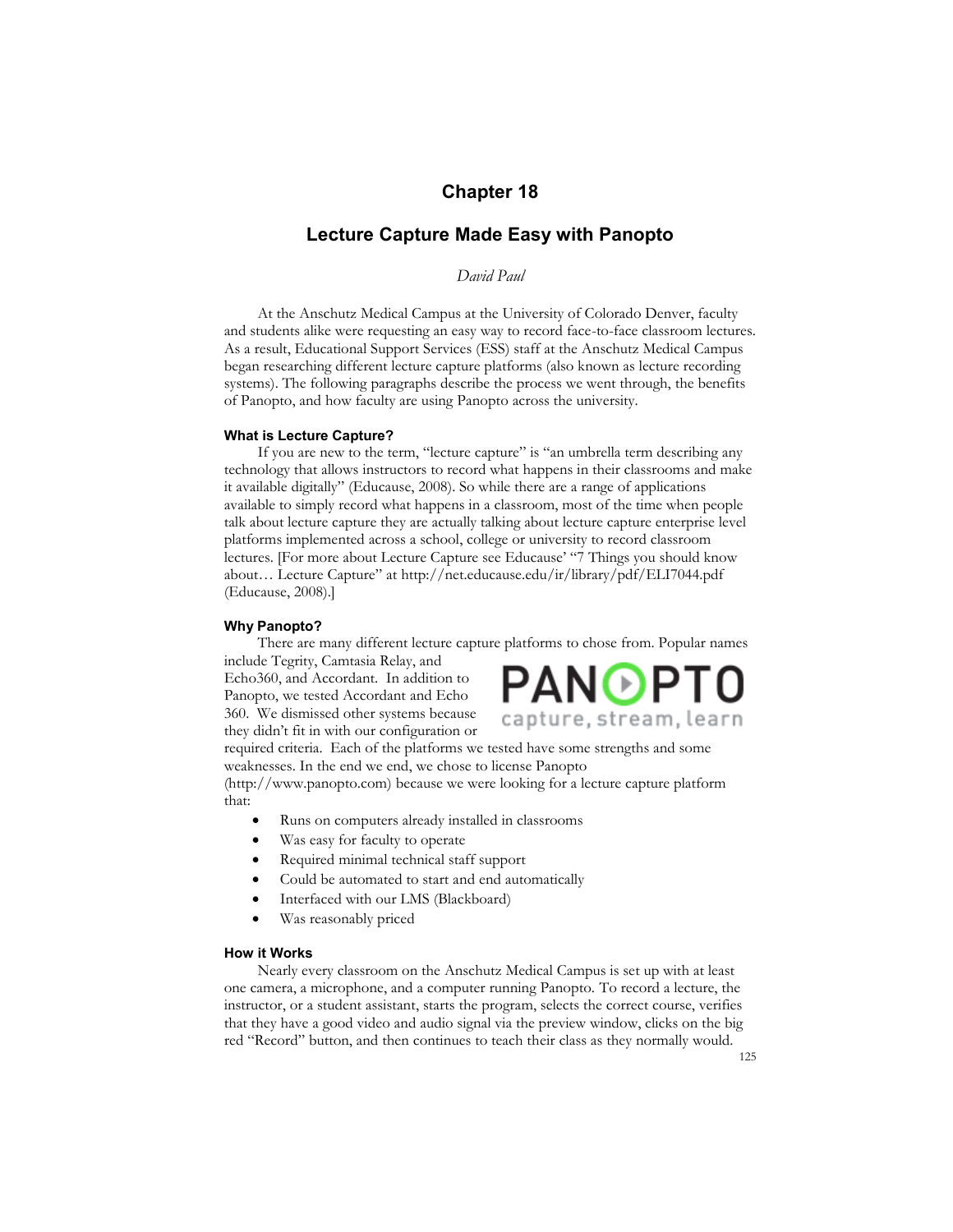Once they are finished, they bring the Panopto window back up and click on the "Stop Recording" button.

Once they click stop recording, their lecture is automatically uploaded to a server and encoded. Panopto then generates a URL to the recording that can then be distributed to students via email or posted in a Learning Management System (e.g., eCollege or Blackboard). In fact, faculty who use Blackboard on our campuses benefit from Panopto's Blackboard building block which allows students to access the Panopto recordings for their class through the corresponding Blackboard course shell. Links to recordings are automatically uploaded to the Blackboard server as soon as they are completed.

In addition to recording and distributing lectures, Panopto also has reporting features. This allows instructors and administrators to see how often their students are watching the recordings and can provide details on an individual student's use. It can even tell you which part of the recordings students are watching.

For a more detailed demonstration of the system, click on the image below or simply go to: http://coursecast.ucdenver.edu/CourseCast/Viewer/ Default.aspx?id=02095990-acd1-4f67-811a-0030d6b37a23



#### **How it's Used**

While lecture capture systems like Panopto can be used in a number of different ways, most faculty who use Panopto simply use it to record lectures they are already giving in a face-to-face setting. For instance, in the Schools of Medicine and Pharmacy, literally every class is recorded.

The recordings allow students to review past classes or to view lectures for classes they might have missed. If a student doesn't remember the session a particular subject was covered, they can search by keywords because all of the PowerPoint slides are captured and indexed.